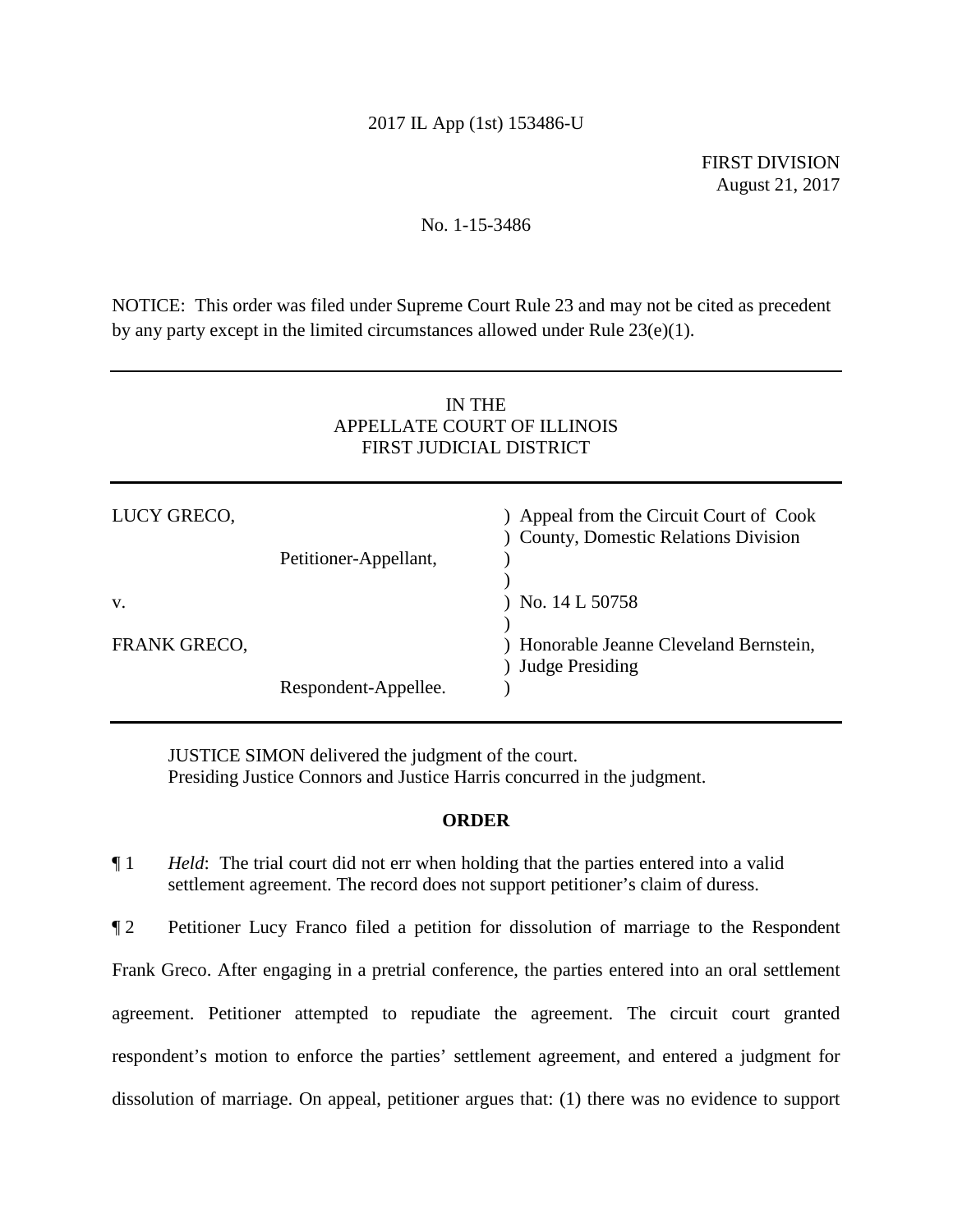the court's determination that the parties entered into a valid oral agreement; (2) the lack of a written agreement between the parties is evidence that that the parties did not settle the case; and (3) petitioner was under duress when she entered into the oral settlement agreement. For the following reasons, we affirm.

### ¶ 3 BACKGROUND

¶ 4 On October 24, 2013, after 25 years of marriage, petitioner filed a petition for dissolution of marriage from respondent. Between March 13, 2014 and April 1, 2015, the parties engaged in discovery and motion practice, none of which are relevant to the disposition of this appeal.

¶ 5 On April 22, 2015, the attorneys for both parties met with the circuit court in chambers to conduct a pretrial conference. During the pretrial conference, the circuit court offered recommendations regarding the material and outstanding terms of the dissolution of marriage proceedings between the parties. The record does not include a transcript or a bystander's report for that date. At the conclusion of the pretrial conference, counsel for each party consulted with their respective clients. The parties reached an agreement in accord with the trial court's recommendations. Respondent's attorney read aloud the terms of the agreement. The court recorded the material terms electronically in her notes and asked the parties whether they understood and consented to those terms. Both petitioner and respondent, after being sworn in, consented. The court asked the parties whether they acquiesced to those terms being memorialized in a judgment or final order, and the parties agreed. The court then entered an order striking the previously scheduled trial dates and set the matter for prove-up on May 1, 2015.

¶ 6 On April 29, 2015, respondent's counsel sent petitioner a proposed judgment which incorporated the terms of the oral settlement agreement for her to sign. Subsequently, the court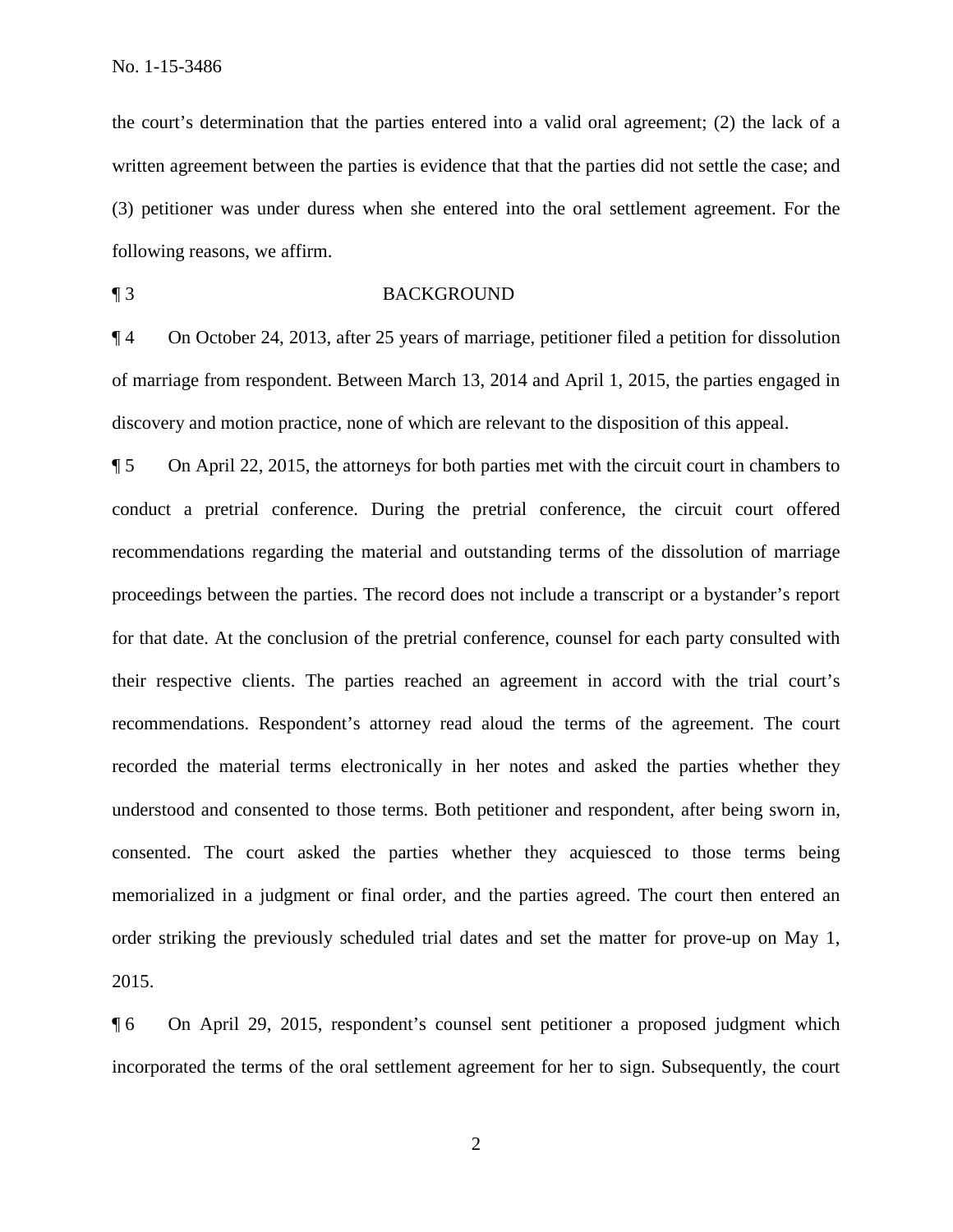granted petitioner's attorney leave to withdraw and continued the matter for prove-up to May 15, 2015. The case was again continued to June 8, 2015. Petitioner filed a *pro-se* motion for temporary and permanent maintenance and child support, and later retained new counsel to represent her in the proceedings.

¶ 7 Petitioner refused to sign the proposed judgment containing the terms reached by the parties on April 22, 2015, and respondent moved to enforce it. In her response, petitioner denied that the parties had reached a settlement agreement claiming that she did not understand the terms of the agreement, that no meeting of the minds took place, and that the agreement was not final because it was not reduced to writing. In support of her contentions, petitioner attached a letter she received from prior counsel, Howard LeVine. In the letter, dated April 27, 2015, LeVine stated, in relevant part, "so as to have no misunderstanding as to what the court recommended last week, the following is the court's recommendation," and "in the event you do not wish to accept this proposal which, of course, is your decision, we will not be able to proceed."

¶ 8 Following a hearing on respondent's motion to enforce, the court granted the motion and ordered the parties to prepare a judgment consistent with the terms agreed to on April 22, 2015. Subsequently, the parties appeared before the court for prove-up. Respondent presented a proposed judgment. Both parties proceeded to testify and both conceded they agreed to the terms as recited before the court on April 22, 2015. In relevant part, each party testified that they agreed to be bound by the following terms: (1) each party waived maintenance for each other; (2) respondent to retain his current residence, subject to a 60/40 division of equity, in petitioner's favor; (3) petitioner would retain her current residence, subject to a 60/40 division of equity, in petitioner's favor; (4) each party to retain their sole and separate property of accounts, personal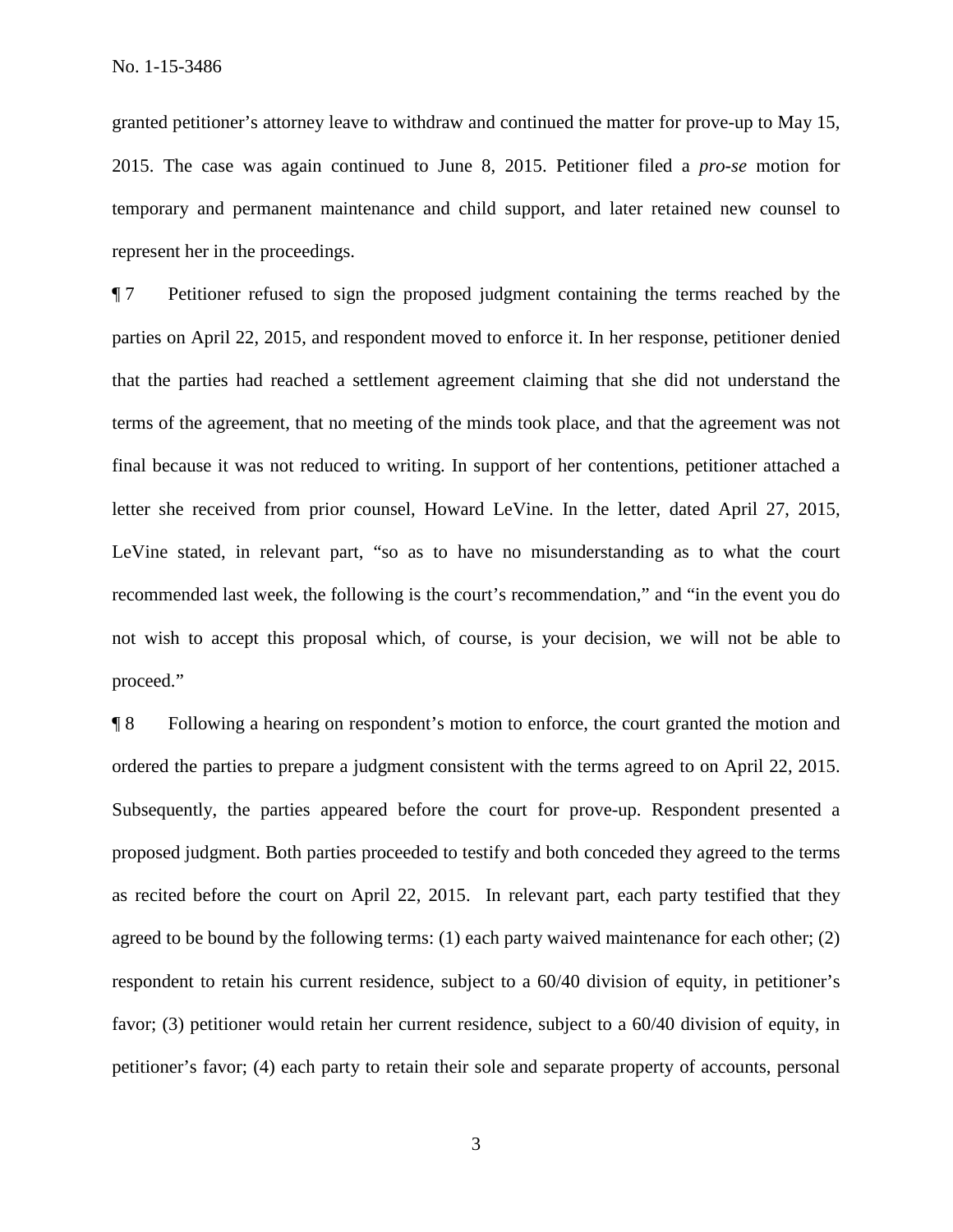property, and vehicles held in their respective names; (5) petitioner to retain 100% of her pension from JCPenny, and all the proceeds from her pending law suit against JCPenney; (6) each party to retain any debts and liabilities incurred in their respective names; (7) each party to be responsible for 100% of their respective attorneys' fees.

¶ 9 Petitioner also testified that she did not enter the agreement freely and voluntarily because her prior counsel told her if she did not agree to the terms read aloud in court on April 22, 2015, "they weren't going to represent [her] anymore." She also testified that she was stressed at that time. The circuit court rejected petitioner's arguments and entered the judgment for dissolution of marriage. This appeal follows.

#### ¶ 10 ANALYSIS

¶ 11 Petitioner argues that the trial court erred in enforcing the oral settlement agreement because there was "no meeting of the minds" as to the essential and material elements of the contract between the parties. Petitioner contends that there is no transcript of the proceedings that took place on April 22, 2015, and, based on the letter received from her previous attorney, she did not believe, at that time, that she was settling her case but was merely contemplating the court's recommendations.

¶ 12 The determination of whether a valid settlement occurred is in the discretion of the trial court and its decision will not be reversed "unless the court's conclusion is against the manifest weight of the evidence—that is, unless an opposite conclusion is clearly evident." *In re Marriage of Baecker*, 2012 IL App (3d) 110660, ¶ 25 quoting *Webster v. Hartman*, 309 Ill. App. 3d 459, 460 (1999). A settlement agreement is governed by the principles of contract law. *Rose v. Mavrakis*, 343 Ill. App. 3d 1086, 1090. A marital settlement agreement is a contract. *In re Marriage of Haller*, 2012 IL App (5th) 110478, ¶ 26. An oral agreement is binding if there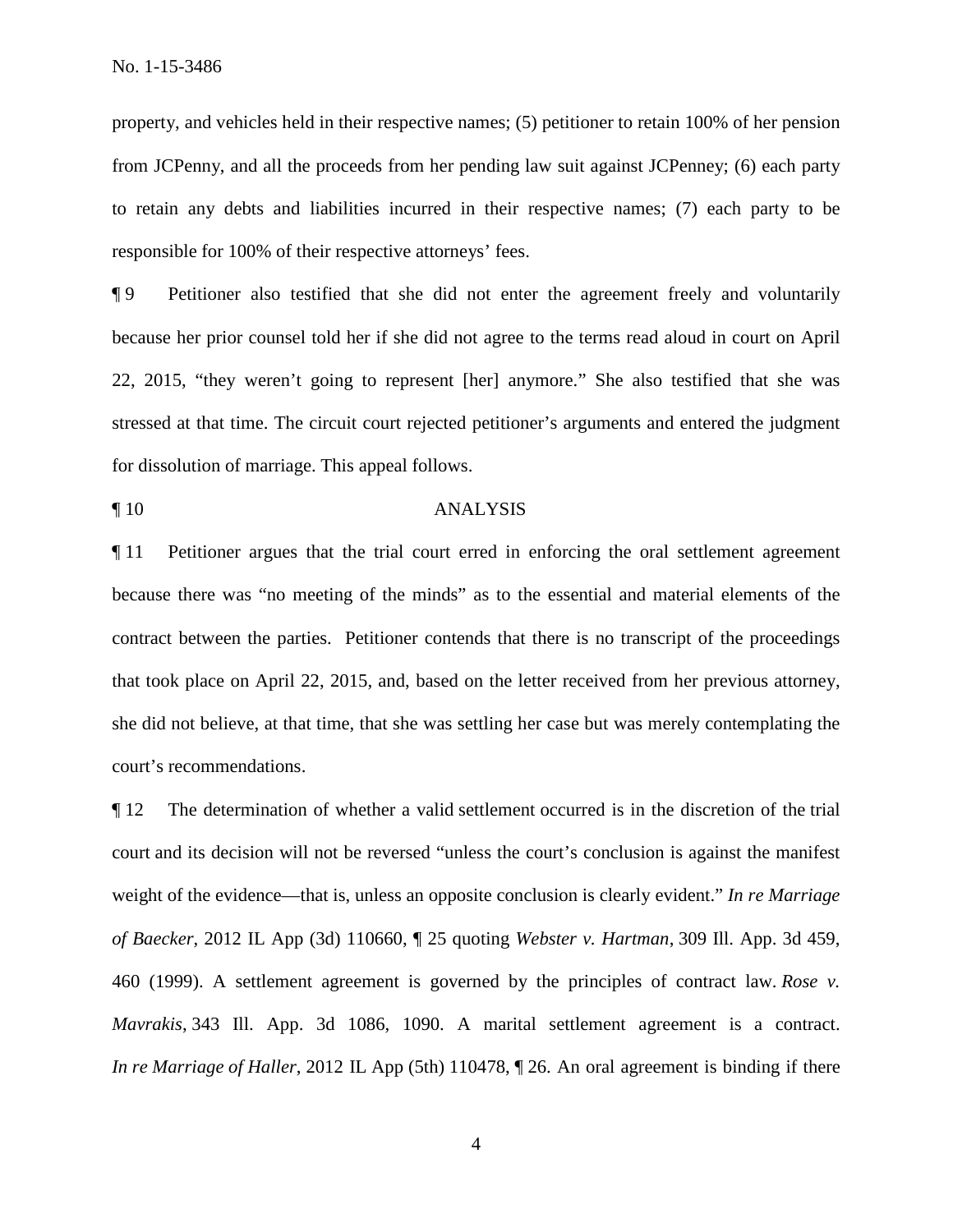is an offer, an acceptance, and a meeting of the minds as to the terms of the agreement. *K4 Enterprises, Inc. v. Grater, Inc.*, 394 Ill. App. 3d 307, 313 (2009). A "meeting of the minds" between the parties will occur where there has been assent to the same things in the same sense on all essential terms and conditions. *Haller*, 2012 IL App (5th) 110478, ¶ 26.

¶ 13 We first note that an *appellant*—petitioner here, has the burden to present a sufficiently complete record of the proceedings at trial to support a claim of error, and in the absence of such a record on appeal, it will be presumed that the order entered by the trial court was in conformity with law and had a sufficient factual basis. *Foutch v. O'Bryant*, 99 Ill. 2d 389, 391-92 (1984) (Emphasis added.). Any doubts which may arise from the incompleteness of the record will be resolved against appellant. *Id.* Here, petitioner's failure to provide a transcript or a bystander's report from April 22, 2015 proceedings entitles respondent to a presumption that the court's ruling that the parties had an enforceable oral contract was correct and entered in conformity with the law.

¶ 14 Furthermore, when parties reach a settlement agreement during a court-mandated settlement conference conducted in the judge's chambers and state the terms of that agreement in the judge's presence, there is no danger of enforcement of a contract which was, in fact, never made. *Rose v. Mavrakis*, 343 Ill. App. 3d 1086, 1097 (2003). This is so even if no transcript or written order memorializing the agreement is prepared on the date the agreement is reached. *Id.* The possibility of fraud is negated in that the trial judge can, as here, resolve any disputes as to whether an agreement was in fact reached or the content of that agreement. *Id.*

¶ 15 Here, notwithstanding the lack of a report of those proceedings, the circuit court recorded the material terms of the parties' agreement electronically in her notes. The court asked both parties whether they understood the terms proposed, and the parties assented to those terms,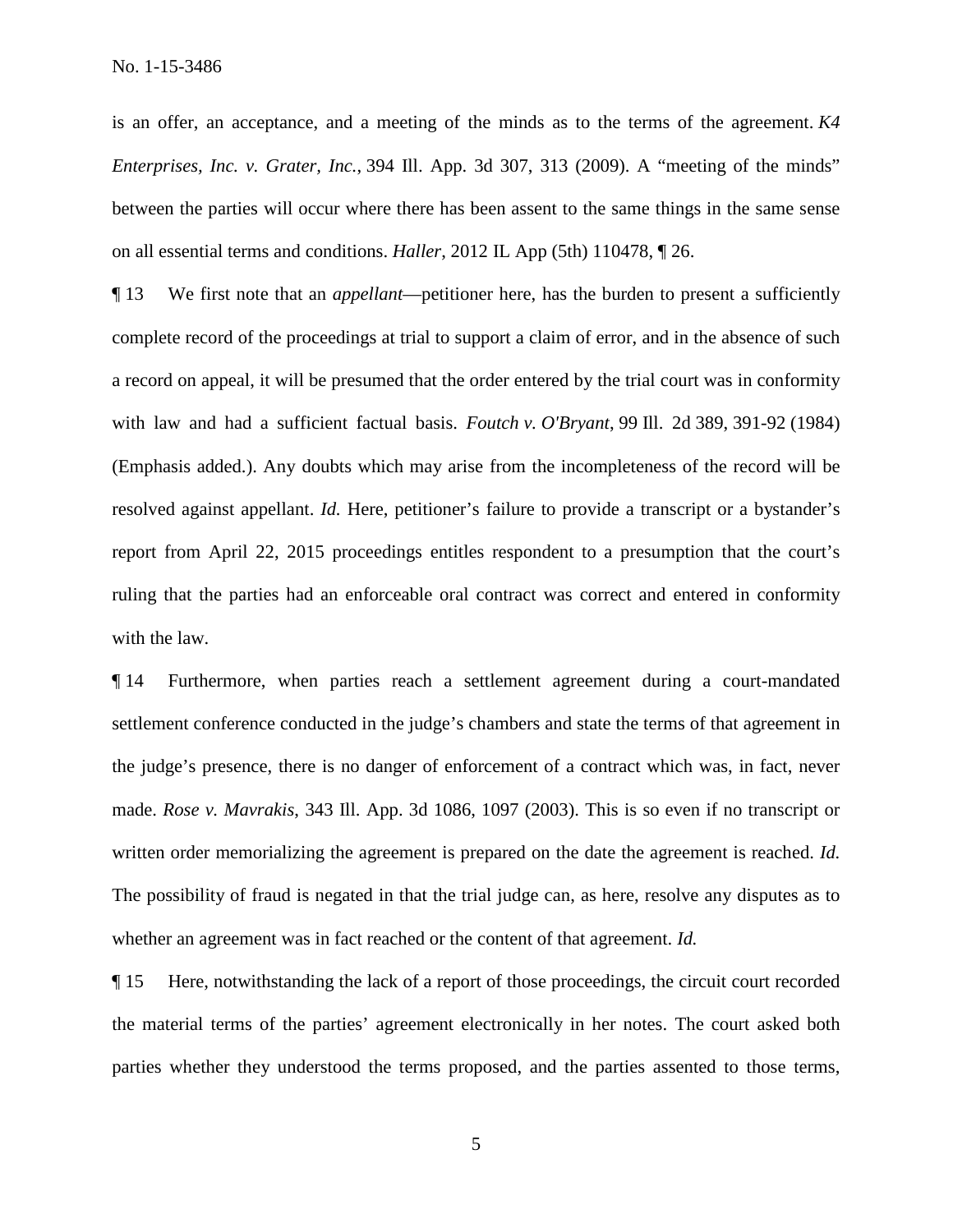under oath, in open court. The judge who was present during the pretrial conference was in a position to resolve any disputes as to whether an agreement was in fact reached and her presence was sufficient to ensure that the parties reached an oral settlement agreement. Moreover, in the light of a settlement being reached, the trial court entered an order striking the previously scheduled trial dates and set the matter for prove-up. At the hearing for prove-up both parties testified that on April 22, 2015, they agreed to the terms of the settlement agreement as recited before the court.

¶ 16 The existence of the letter sent to petitioner by petitioner's former attorney, after the parties consented to the agreement, and stating that the court merely announced recommendations that petitioner could still reject did not cast any doubt upon the court's finding that the parties reached a valid oral settlement agreement with respect to the material terms of their divorce. When the court was informed of the existence and the contents of the letter the court found it "self-serving." The court remarked "I was there \*\*\*? I took notes down, and I had them under oath. So she accepted it at that time. If she gave second thoughts to her lawyer and they discussed it, that doesn't mean that the oral agreement that she committed to at the time wasn't valid." Whether a contract exists, the terms of the contract, and the intent of the parties are questions of fact to be determined by the trier of fact. *In re Marriage of Gibson–Terry,* 325 Ill. App. 3d 317, 322 (2001). Here, the circuit court as the trier of fact observed the parties in open court, and both parties, under oath, consented to settle the case. The court's determination that the parties reached a valid settlement agreement is not against the manifest weight of the evidence.

¶ 17 Petitioner argues next that, because she refused to sign the subsequent written settlement agreement memorializing the terms of the parties' oral agreement, no such agreement existed.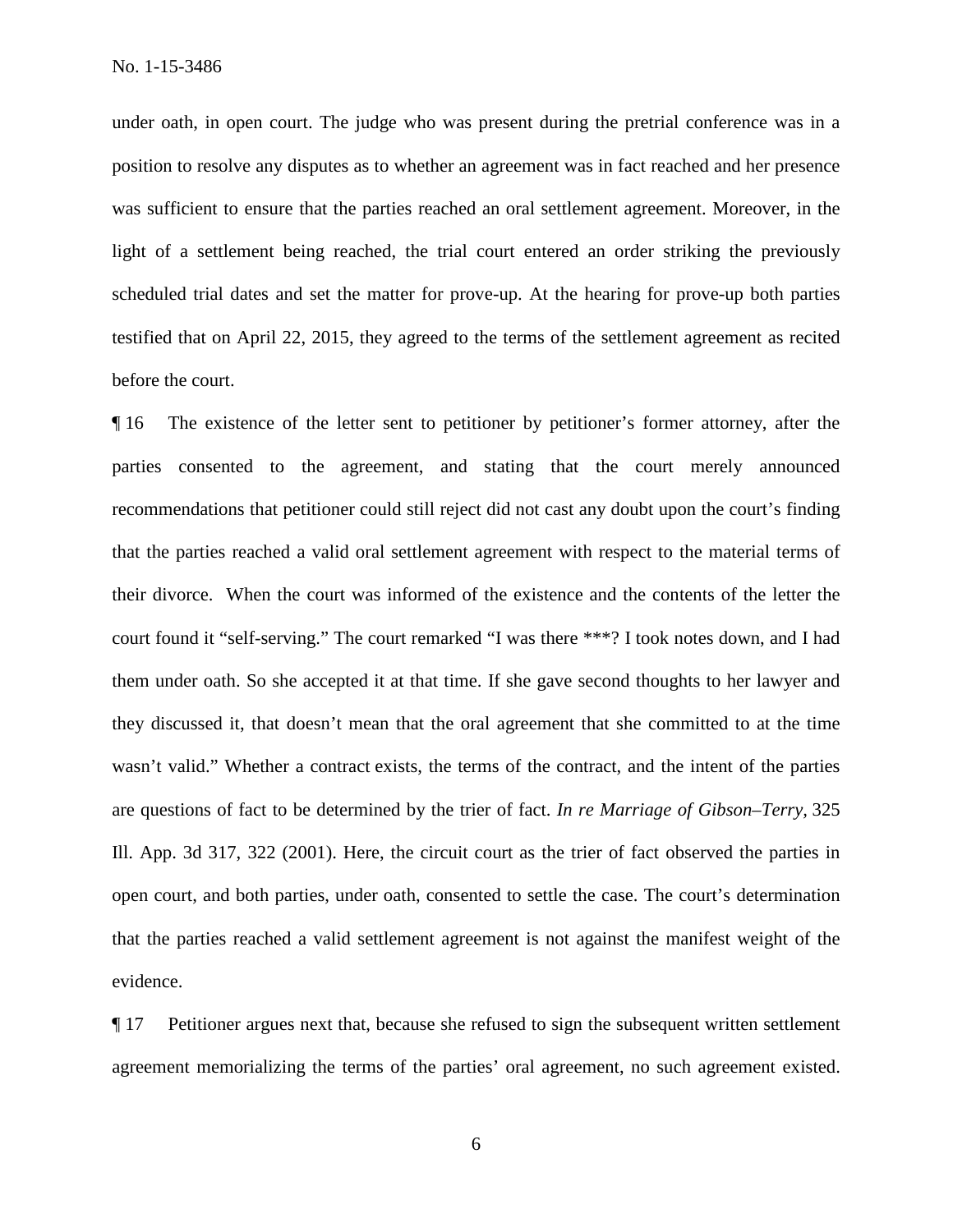Stated differently, petitioner claims that the execution of the written agreement was a condition precedent to an enforceable settlement. In support of her claim, petitioner cites *In Re Marriage of Chaltin*, 153 Ill. App. 3d 810 (1987). In *Chaltin*, the parties engaged in off-the-record settlement negotiations, and several months later, the husband filed a motion to enforce the parties alleged oral settlement agreement. *Chaltin*, 153 Ill. App. 3d at 813. Affirming the denial of the husband's motion to enforce, the court specifically relied upon several factors: the parties' failure to "set forth before the court" the terms of their agreement, and that the case continued to a contested trial on the merits. *Id.* at 814. Here, no such circumstances existed when the parties consented to the terms of the settlement agreement under oath, before the trial court, and the court struck the dates for the trial on the merits. Therefore, petitioner's reliance on *Chaltin* is misplaced.

¶ 18 Furthermore, where the parties assented to all the terms of the oral agreement, the mere reference to a future written document does not negate the existence of a present contract. *Haller*, 2012 IL App (5th) 110478, 1 30 (although the trial court directed counsel to draft a written judgment incorporating the terms of the agreement, the settlement agreement did not need to be reduced to writing to make it valid and binding; the purpose of the written judgment was simply to memorialize what had already been done and to finalize the case).

¶ 19 In the instant case, the parties entered into a comprehensive agreement while under oath and in open court. The court approved the agreement and directed counsel to draft a written judgment incorporating the terms of the agreement. The marital settlement agreement, which was subsequently drafted, simply memorialized the parties' previous enforceable oral agreement, but the settlement agreement did not need to be reduced in writing to make it valid and binding. The fact that petitioner changed her mind and refused to sign the written agreement had no effect on the valid and binding contract formed between the parties. A party's change of heart does not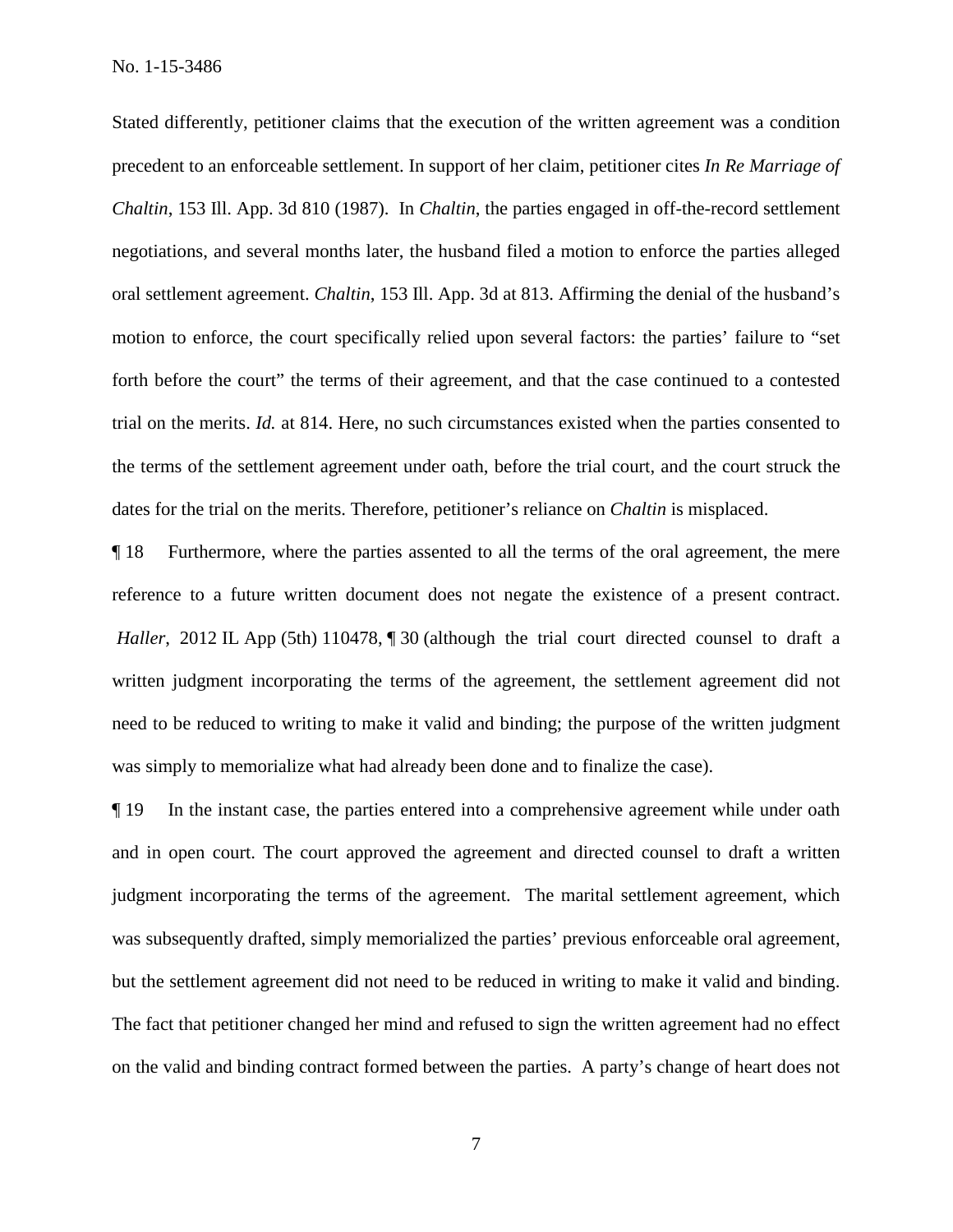affect the enforceability of a binding oral settlement agreement, as "a court should not set aside a property settlement agreement merely because one party has second thoughts." *In re Marriage of Baecker*, 2012 IL App (3d) 110660,  $\sqrt{ }$  32. To hold otherwise would dilute the binding effect of oral compromises and settlement agreements and permit parties to change their minds at their pleasure. *In re Marriage of Lorton*, 203 Ill. App. 3d 823, 826 (1990)

¶ 20 We also reject petitioner's argument that the written judgment contains additional terms not included in the oral agreement as petitioner fails to identify those terms and how they are material. See *First National Bank of Oak Lawn v. Minke*, 99 Ill. App. 3d 10, 14 (1981) (finding that a contract must be clear, definite and complete in all of its material provisions to be enforceable, but lack of nonessential details will not render the contract unenforceable).

¶ 21 Lastly, petitioner claims that she was under duress when she entered into the oral settlement agreement because her attorney at the time indicated that he would withdraw if she did not do so. Petitioner maintains that this situation caused her to be "stressed" and, therefore, she settled under duress sufficient to render the agreement unconscionable.

¶ 22 Coercion or duress includes the imposition, oppression, undue influence, or the taking of undue advantage of the stress of another, whereby that person is deprived of the exercise of her free will. *Flynn v. Flynn*, 232 Ill. App. 3d 394, 401 (1992). Further, stress is common in dissolution proceedings; stress alone is insufficient to establish duress or coercion. *Id.* The burden of proving duress, by clear and convincing evidence, is on the person asserting it. *Id.*

¶ 23 During prove-up, petitioner testified that she only agreed with the terms of the settlement agreement because the attorney who represented threatened to withdraw. But, based on the entire record, petitioner's argument that the attorney's threats had the effect of overriding her free will is far from convincing. The circuit court reiterated that it observed petitioner when she consented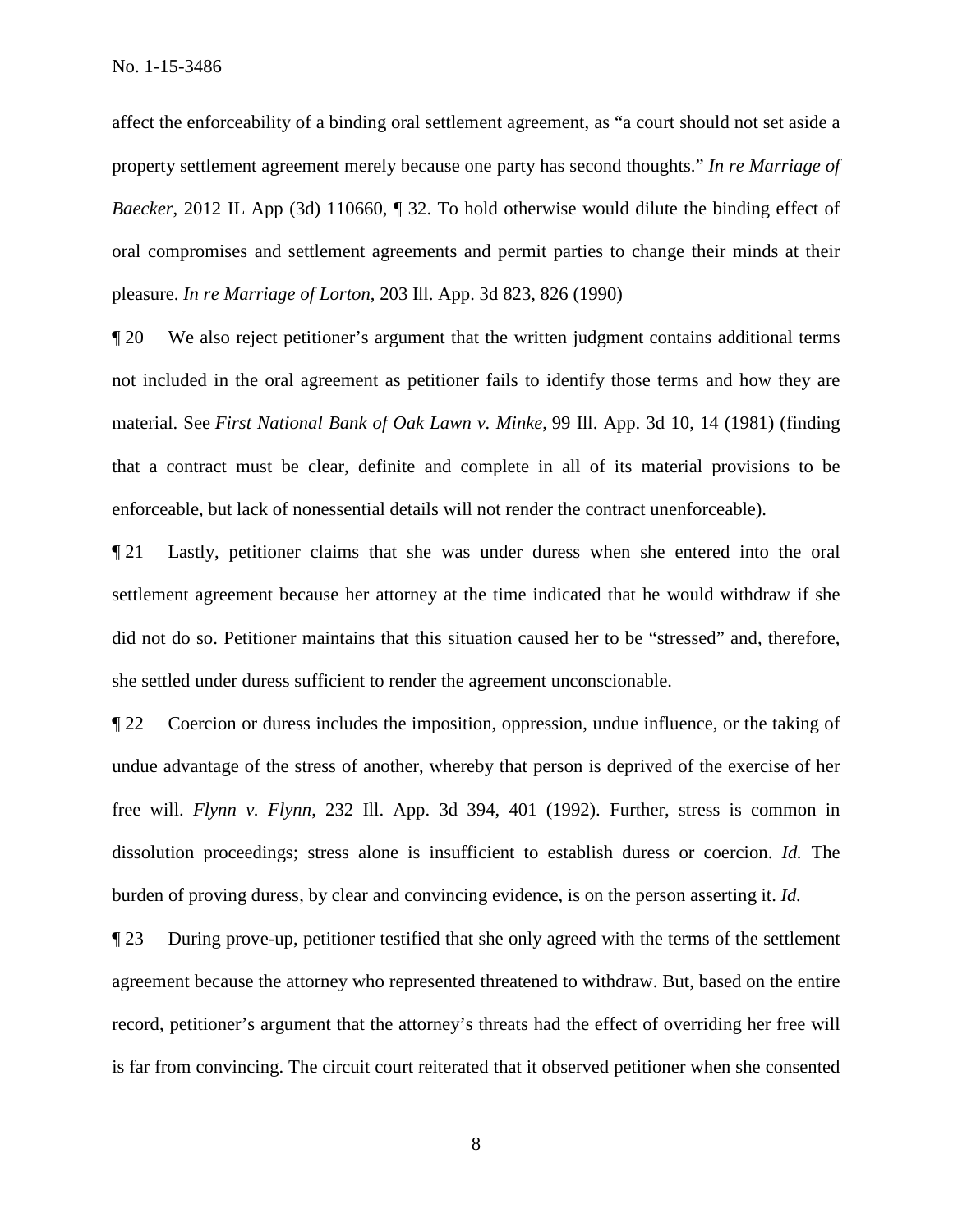to the terms of the settlement agreement before the court. The court had ample opportunity to observe both parties and noted that their consent was valid. Specifically the court stated: "She was under oath with me. I was very careful with her. She agreed. She was not under any pressure, and she agreed under oath to that oral settlement." As the court further noted, whether petitioner later had second thoughts and changed her mind did not affect the valid settlement agreement. See *In re Marriage of Kloster*, 127 Ill. App. 3d 583, 586 (1984).

¶ 24 In addition, petitioner failed to point to a single fact which suggests that the stress she experienced rose to a legally cognizable claims of duress. Nothing in the record suggests that petitioner was deprived of the exercise of her free will or that she had no alternative but to assent to the oral settlement agreement. See *Wallenius v. Sison*, 243 Ill. App. 3d 495, 503 (1993) (noting that an attorney's threat to withdraw if his client did not enter into a settlement agreement was insufficient to establish duress). On the totality of this record, we cannot say that there was any clear and convincing evidence of duress that the settlement agreement should be set aside on grounds that it is unconscionable*. In re Marriage of Riedy*, 130 Ill. App. 3d 311, 314 (1985). Accordingly, petitioner's claim of duress fails.

#### ¶ 25 CONCLUSION

¶ 26 Based on the foregoing, we affirm the circuit court's order granting respondent's motion to enforce the settlement agreement and the court's judgment for dissolution of marriage.

¶ 27 Affirmed.